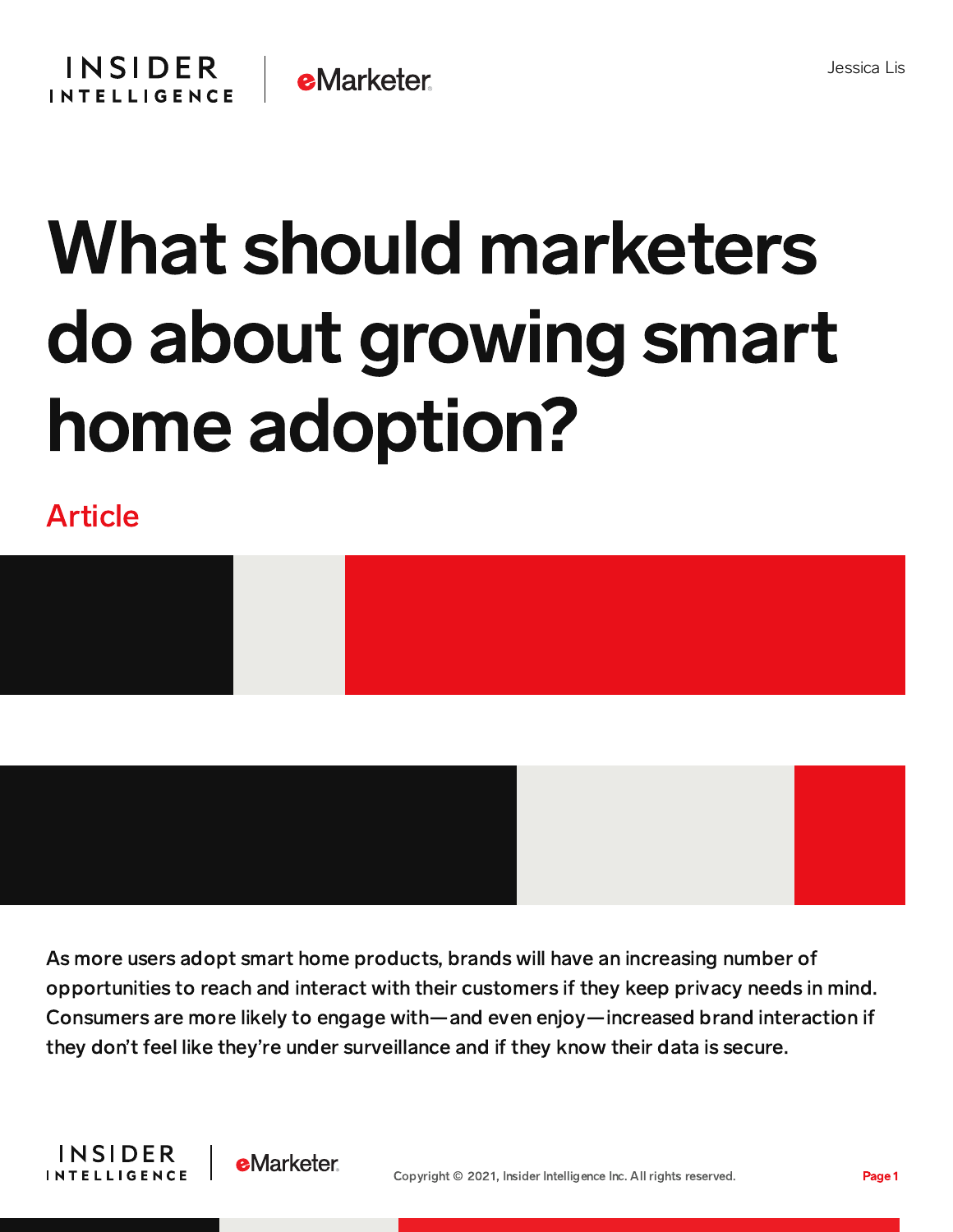## There**'**s still room for improvement when it comes to discovering brands via smart

speakers. Only 29% of adults worldwide said they'd like to discover products digitally through smart home devices, according to an August 2020 Facebook IQ survey. Brands that focus on consumer trust and are not afraid to experiment can increase their reach.



**INSIDER** 

**INTELLIGENCE** 

**eMarketer** 

The opportunity for marketers is in adding value—not direct advertising. Smart home devices present marketers with many opportunities to add value to the user experience and build brand awareness. This gives brands an opportunity to reach new customers as well as a new touchpoint to connect with existing ones.

Procter & Gamble launched features on Amazon Alexa to market its Tide and Oral B brands. Both the Tide cleaning app, which consumers can use to determine how to remove specific stains, and the toothbrushing timer for Oral B increased touchpoints for the company and helped it collect valuable data.